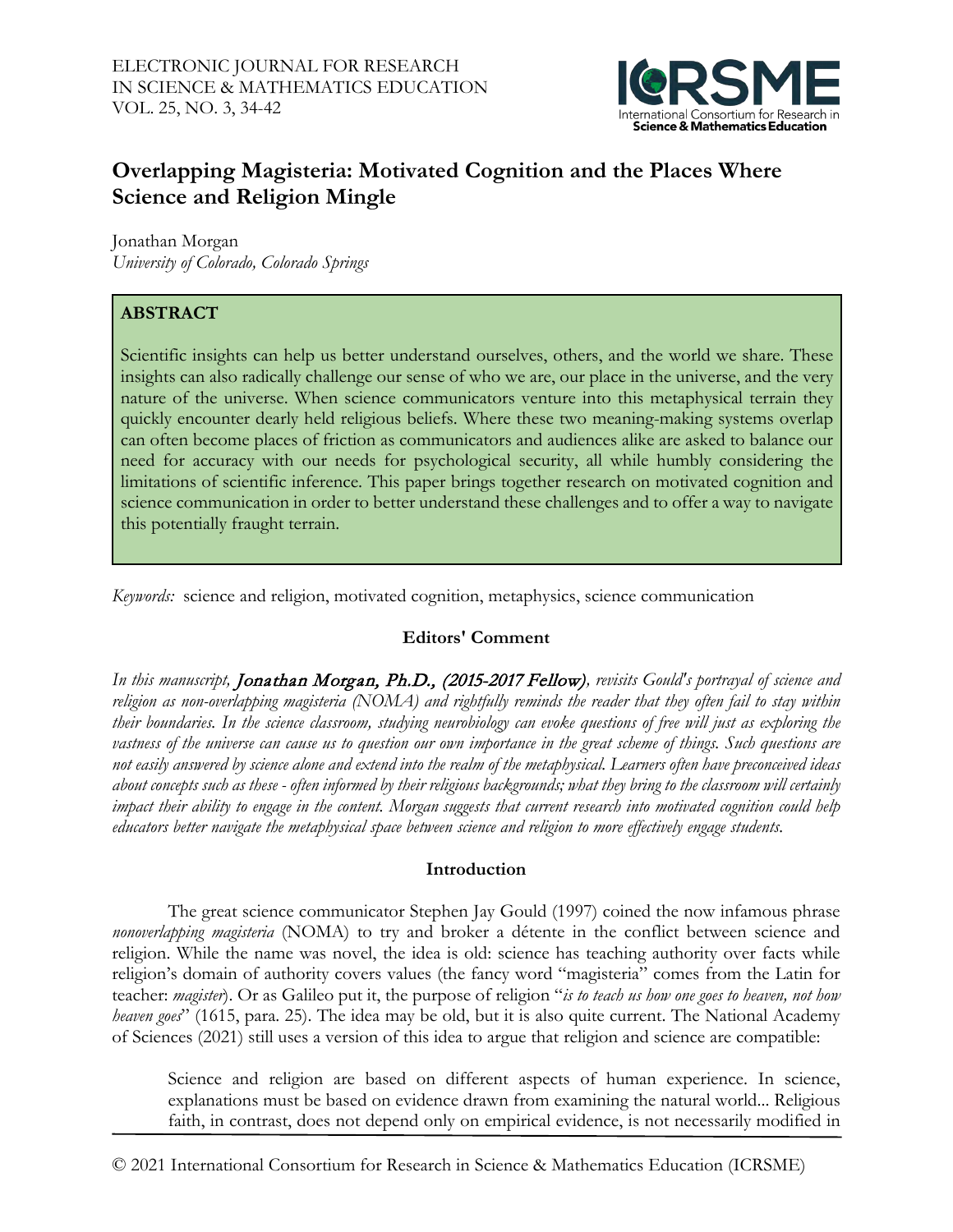the face of conflicting evidence, and typically involves supernatural forces or entities… In this sense, science and religion are separate and address aspects of human understanding in different ways. Attempts to pit science and religion against each other create controversy where none needs to exist. (para. 3)

This statement expands the focus of religion from values to anything extra-empirical, but the spirit is the same. If we could all just abide by this simple boundary then the border skirmishes between religion and science would settle down, right?

As intuitive and crisp as NOMA might be, it does not appear to be how we actually engage the meaning-making systems of religion and science. Religions clearly deal with non-empirical content and it may be tempting to try and fence that terrain off. But, these supernatural entities are conceived of as directly interacting with very physical experiences, such as illnesses (Laird et al., 2017), working conditions (Taussig, 1980), or even the most ordinary parts of one's everyday life (Luhrmann, 2012). Where then should we put the fence? Faith without any material consequence is not going to be satisfying to most religious people. Most of the critiques of NOMA have focused on this side of the overlap– religions clearly deal with domains that we consider empirical (e.g., Dawkins, 1998; Jacoby, 2010; Stenger, 2007).

The focus of this essay is on the other direction. Science may profess to restrict itself to matters of empirical evidence. But scientists and the public alike rarely stay confined to the intersubjectively verifiable. Neurocognitive studies show us how substance use impacts our dopamine system (Leshner, 1997; Volkow & Li, 2005), but we then take that evidence and leap to conclusions about metaphysical subjects such as free-will (Greene & Cohen, 2004). The complexity and distance of that inferential leap is huge and lands well beyond the territory of facts. When we look at how people actually engage with scientific and religious meaning-making systems, it is not just religion that ventures onto scientific turf, science regularly ventures into the metaphysical terrain that NOMA supposedly ceded to religion.

There are many fronts on which scientific research is taken as evidence of metaphysical positions. Gods (Dawkins, 2008), dualism (Crick, 1994), teleology (Krauss, 2017), morality (Harris, 2010), free-will (Coyne, 2014), etc.– these are just a few of the metaphysical positions which some science communicators are attempting to annex into the domain of empirical facts. The relevance of empirical evidence on these matters is philosophically complicated, to say the least. Belief or disbelief in God and free-will, for example, are two of the antinomies that Kant (1781/1999) argued cannot be grounded by empirical reason. Plenty of work has been done since Kant, of course, but I think we can agree that the move from focused scientific studies to metaphysical claims is far from straightforward.

Rather than attempt to chart some path or erect some boundary here, I think it is helpful to stick with the practical reality that we all move quite readily between questions of fact and questions of morality, value, and metaphysics. When we recognize that we are all exploring this rocky terrain, then we can begin to ask different sorts of questions. Instead of asking whether or not neurocognitive evidence denies free-will, we can begin to wonder why some people believe it does while others do not? If we can leave behind the idea that these are purely rational debates, then we can more clearly see why this terrain is so contested.

In this paper, I suggest that research on motivated cognition can help us navigate this metaphysical borderland between religion and science. Not only does this research help us see why and how people move within this terrain, it can also (hopefully) foster a sense of humility and compassion as we recognize that our movements are pulled by more than just the pursuit of truth. My hope is that recognizing the other needs that shape how we process information will equip us to explore this ambiguous space together rather than stake it out as a battleground.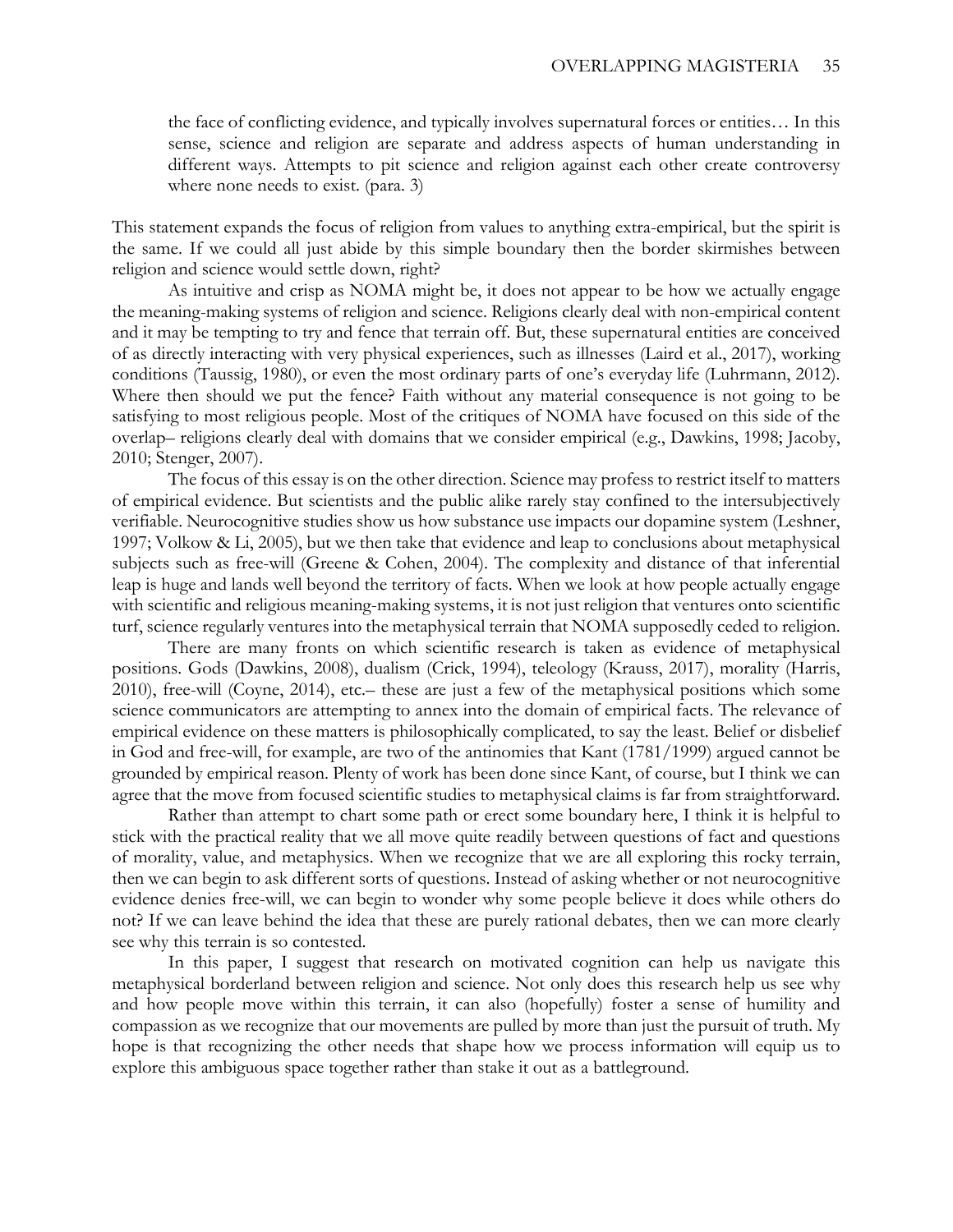### **Motivated Cognition**

The way we process information is shaped by various goals other than accuracy (Kruglanski, 1996; Pyszczynski & Greenberg, 1987). While this may seem, and is, psychologically complex, the effects are quite ordinary. Think of watching a basketball game with a friend who supports the opposing team. Your judgments about the referees' calls are almost certainly going to be different from your friends. Sure, it would be nice to think that she is the one being biased, but neither of you are trying to be objective about this. You are both motivated to interpret the calls in a certain light. This is motivated cognition.

In the sports example we may be playfully aware of our bias and jokingly defend our opinions while knowing we are biased. But often the goals that shape how we process information are working without our awareness and are far from joking matters. For example, Kahan (2017) has built a research program looking at the way motivated reasoning influences how people think about climate change, vaccinations, and the disposal of nuclear waste. Similar to the sports example, how people interpret evidence that weighs on these issues depends heavily on their social identity. The motivation that guides reasoning here is the motivation to maintain affiliation with one's group. As Kahan (2017) puts it, *"[we] have a bigger personal stake in fitting in with important affinity groups than in forming correct perceptions of scientific evidence"* (p. 1). In other words, our need to belong exerts a stronger pull on the way we process information than our need to be correct.

While we may be tempted to shake our heads at the irrationality of this behavior, doing so would miss the ways in which motivated cognition is deeply rational. Holding and expressing different beliefs from your social network can be very risky– it risks being marginalized within that network and having less access to the material and emotional support our groups provide (Over, 2016). In other words, prioritizing our need to belong over our need to be right is a rational assessment of the situation. Perhaps more importantly, bemoaning the irrationality of motivated cognition also tempts us to avoid recognizing that the way we scientists process information is also drawn by needs other than accuracy.

### **Metaphysical Motivations**

The social goal of belonging is not the only motivation that shapes our thought processes. The field of experimental existential psychology (Pyszczynski et al., 2010) has shown that our needs for a sense of autonomy, self-worth, meaning, certainty, control, and continuity after death all shape our thoughts, attitudes, and actions (Hart, 2014). For example, when people's sense of control and security is threatened, they tend to lean more strongly on the cultural systems that have provided them with felt security in the past (Kay et al., 2008). Similarly, disruptions in one's sense of self-esteem can often lead to a compensatory defense of their in-group (Sherman & Cohen, 2006). In other words, people act and interpret information in order to preserve their sense that these psychological needs are being met.

Importantly, these *existential needs* are not wholly distinct from the social motivation to belong. Metaphysical positions on issues, ranging from agency to meaning are deeply interwoven with the communities to which we belong. For Protestants in the US, a strong position on free-will may be a key part of their worldview, but in other cultural contexts this belief may be less central. Rather than see these existential motivations as a distinct domain, we can think of them as particularly sensitive issues that tie together a sense of who we are, to whom we belong, and what the world is like.

Rather than consider all of these diverse metaphysical concerns, each of which likely has its own psycho-social dynamics, let us focus on the issue of free-will. Debates about the nature or existence of free-will go back thousands of years. More recently, psychologists have shifted the question from the character of free-will to the determinants of belief in free-will (Baumeister, 2008;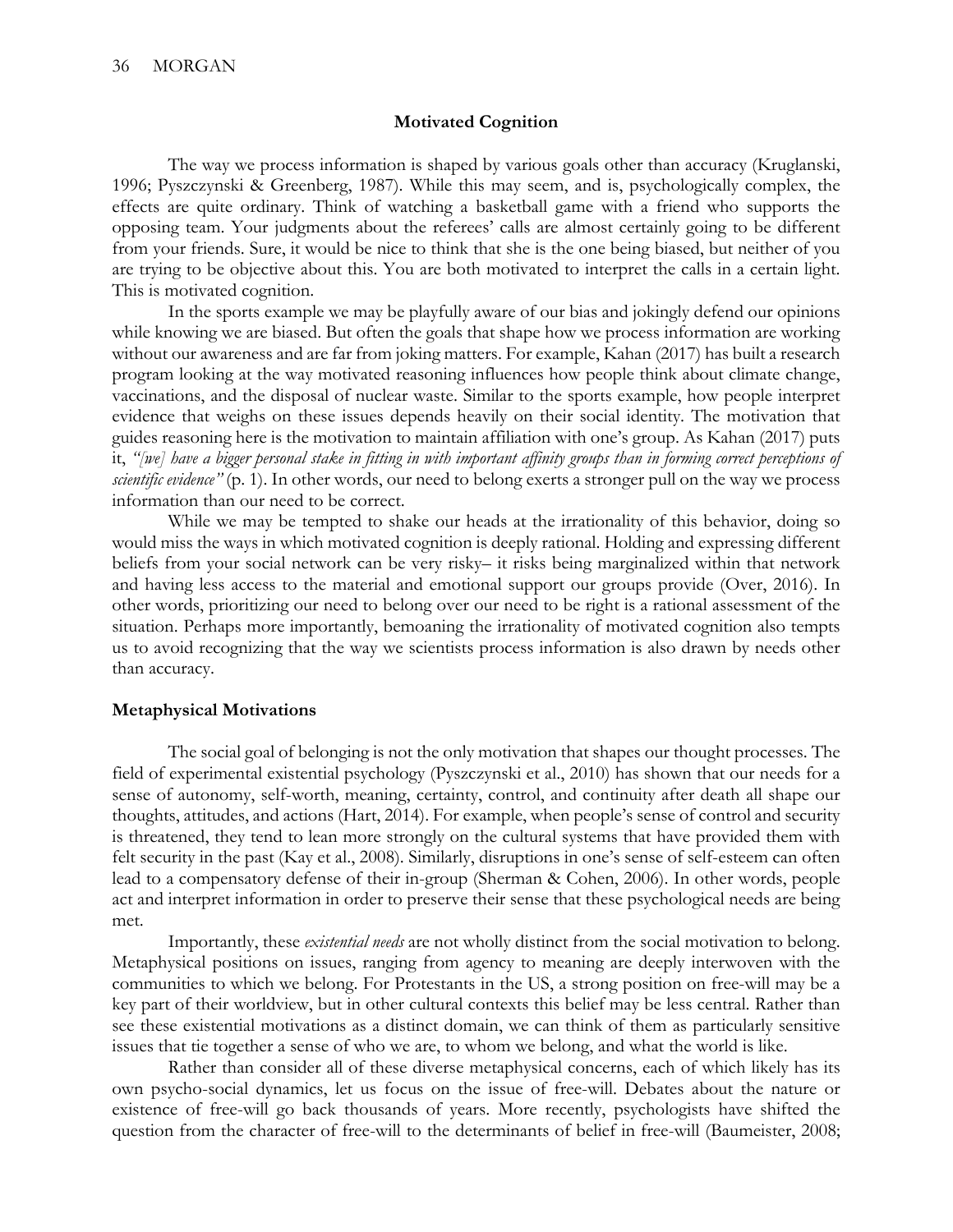Baumeister & Monroe, 2014). The studies that have grown out of this shift reveal that whether or not we believe in free-will is largely influenced by factors other than philosophical reflection and that this belief may address important personal and social needs.

Taking up the first of these points, the degree to which someone believes in free-will appears to vary depending on contextual and personal factors. Some evidence suggests that the belief may be the majority position cross-culturally (Sarkissian, 2010), but researchers in the US found that religious and conservative individuals tend to be more confident in their beliefs in free-will (Baumeister & Monroe, 2014; Carey & Paulhus, 2013). There is also evidence that belief in free-will increases when people are confronted with antisocial behaviors (Clark et al., 2014) and decreases when people are confronted with their own desires (Ent & Baumeister, 2014). In other words, the strength with which we hold this metaphysical position ebbs and flows with our changing social and subjective circumstances.

The belief in free-will also serves important functions. For example, Vohs and Schooler (2008) found that priming students to disbelieve in free-will led to increased student cheating on academic tests within the experiment. Subsequent similar studies found that participants who were encouraged to reject the belief in free-will were less helpful and more aggressive in social settings (Baumeister et al., 2009). Conversely, experimentally bolstering one's sense of free-will has been found to increase volunteering (Stillman & Baumeister, 2010) and foster more reflection on one's past misdeeds (Alquist et al., 2015). There are also more personal functions served by this belief. Crescioni et al. (2016) found that belief in free-will corresponded with lower stress, greater happiness, more experiences of meaning in life, greater self-efficacy, higher self-worth, and stronger commitment in close relationships. This correlational evidence is backed up by experimental studies finding that reduced belief in free-will tended to impact people's willingness to exercise self-control (Rigoni et al., 2012). In short, the belief in free-will appears to be functionally linked with important social and personal outcomes.

What I am suggesting is that the fluctuation and the function of this belief are connected. Bolstering one's belief in free-will may provide people with a way to signal their social affiliations, nurture their sense of self-control and efficacy, preserve an experience of social cohesion, and perhaps regain a sense of meaning. Not everyone will relate to this belief in the same way, but for those people whose sense of agency is interwoven with these positive outcomes then it is likely that they will be highly motivated to maintain that belief.

From the perspective of motivated cognition, the psycho-social needs met by metaphysical beliefs such as free-will suggests that we are not going to be neutral in our judgments about these matters. Rather than dispassionately weighing the evidence for or against the issue, we are going to be drawn towards the positions that help meet our needs at any given moment.

#### **Consequences for Science Communication and Education**

This matters for science communication and education because it is often scientists that are attempting to take possession of these metaphysical areas (e.g., Bargh, 2005; Kaufman & Baumeister, 2008; Wegner, 2017). For example, the experimental designs used in the studies mentioned above regularly use some form of science communication as the anti-free-will condition. Vohs and Schooler (2008) used a quote from Francis Crick claiming that "who you are is nothing but a pack of neurons" (1994, p. 3) This is typical of the designs as Baumeister and Monroe (2014) describe: "participants are randomly assigned to read a series of statements that either deny the reality of free will (e.g., '*Science has demonstrated that free will is an illusion*') or that express scientific facts irrelevant to free will (e.g., 'Oceans cover 71% of the Earth's surface')" (p. 16, emphasis added). Why is science being used as the authority here when this is a metaphysical claim?

The effectiveness of these experimental designs reveals a common association between science and the belief that free-will is an illusion. As Vohs and Schooler put it: "rational, high-minded people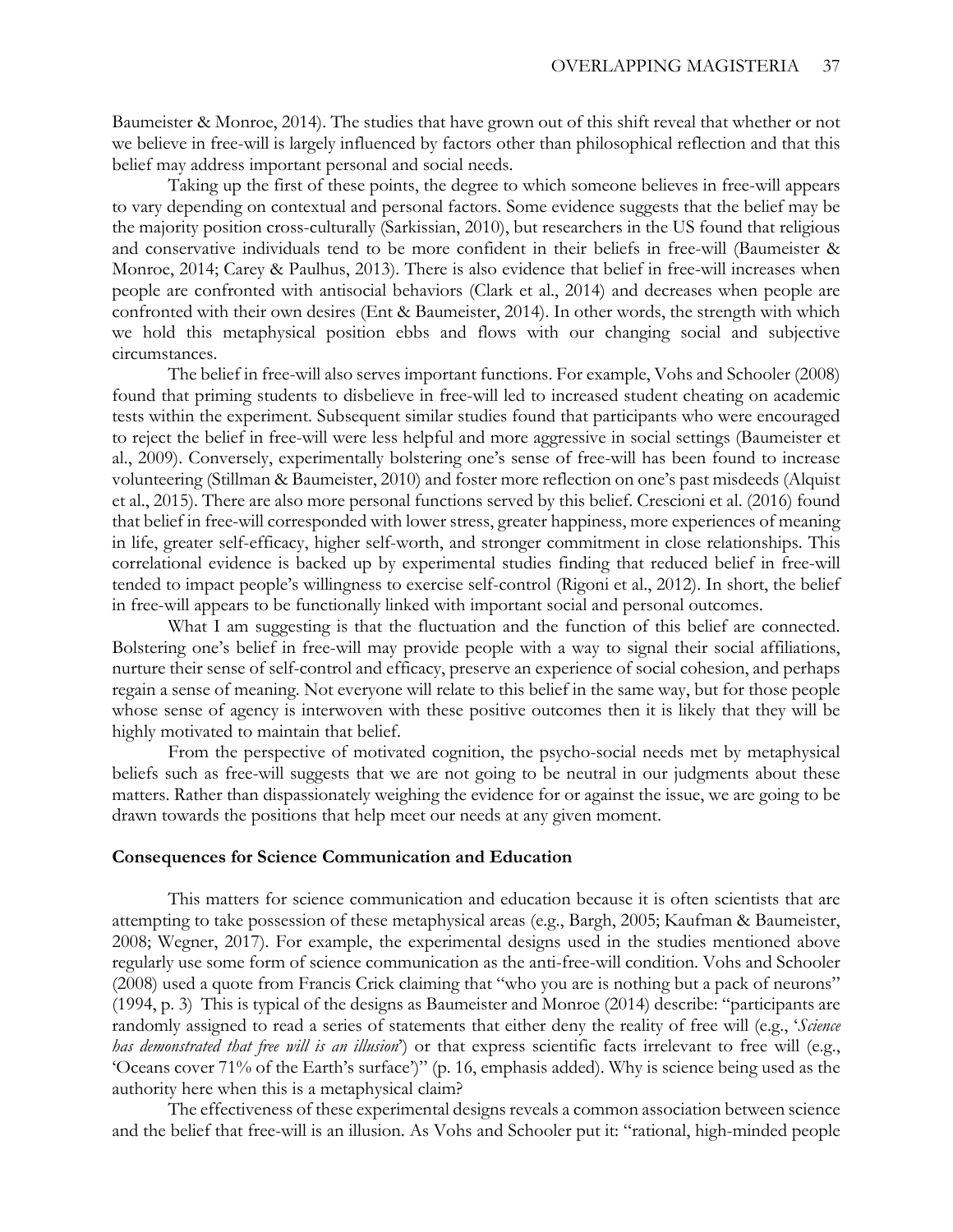- including, according to Crick, most scientists - now recognize that actual free will is an illusion" (Vohs & Schooler, 2008, p. 50). This is not an unwarranted association. As I have noted throughout, many prominent science communicators and educators, from neuroscientists (Libet et al., 1983) to biologists (Coyne, 2014), to secular proselytizers (Harris, 2012), all argue that science disproves freewill. It is no surprise therefore to regularly see headlines such as "free will could all be an illusion, scientists suggest after study shows choice may just be brain tricking itself" (Griffin, 2016) or "There's no such thing as free will" (Cave, 2016). In other words, this is not an obscure association limited to a small community of philosophical scientists. Instead it is a deliberately public example of science advocates attempting to stake out terrain that was supposedly ceded to religion. With motivated cognition in mind, what do we expect to be the consequences of this incursion?

Motivated cognition cuts both ways here. Simply because we are researchers, does not mean we are immune to the pull of needs and goals on our thought processes. As science increasingly becomes not just a method of inquiry but a social identity (Carlone & Johnson, 2007; Kim & Sinatra, 2018), it also becomes increasingly easy for those of us who adopt that identity to accept what is touted as scientific fact without full scrutiny. In other words, it is easy to adopt beliefs that are presented as part of the scientific worldview, even if the evidential grounds for those beliefs are somewhat shaky.

Conversely, if you do not see science as part of your identity, or have experienced science as adversarial, then the beliefs presented by scientists are likely to be rejected without full or fair scrutiny. Consider Kahan's (2017) description of how people engage with scientific information that diverges from their group's beliefs: "What they are doing instead [of objectively weighing evidence] is using the consistency of new evidence with their groups' positions to determine whether that evidence should be given any weight at all" (p. 3). In other words, when scientists present metaphysical opinions as scientific conclusions, it obstructs any engagement with the actual evidence among those who disagree.

In order to navigate these dynamics in the classroom and lecture halls, it is crucial to prioritize relationships over information. Establishing trust by demonstrating integrity and benevolence alongside your expertise (see Hendriks et al., 2016 and Mayer et al., 1995), is a necessary precondition for avoiding this epistemic polarization, especially for those students who do not necessarily see scientists as trustworthy authorities.

The risk here is not that people will simply reject arguments about free-will. Instead, when science communicators venture onto metaphysical grounds, they risk threatening broad swaths of the public who hold different theological views. In early research on motivated cognition, Kahan and colleagues (2011) found that when people were presented with a highly credentialed scientist who was advocating for a position with which they disagreed, they were significantly less likely to rank that scientist as an expert. In other words, they did not dismiss the argument, they dismissed the source.

When science communicators are representing capital "S" Science while staking out metaphysical disagreements with religious worldviews, they risk undermining a broader sense of trust in the expertise of science. This is risky because there are plenty of other issues around which scientists are making well-founded inferences that people may still dislike–evolution, climate change, and vaccinations are among the most well studied. We make it more difficult for public buy-in on these contentious issues when science communicators are also making threatening incursions onto terrain where they cannot actually stand on solid empirical ground.

#### **The Challenge and Opportunity of Motivated Cognition.**

My hope is that thinking about this through the lens of motivated cognition helps to remove the judgment of some audiences as stubbornly irrational. Instead, we can direct our attention to the ways in which what may seem like a rational or irrational engagement with the facts is being shaped by various needs that we all have. If people perceive those facts—or the position those facts are being used to support—as threatening to their sense of self or their sense of belonging, then they are very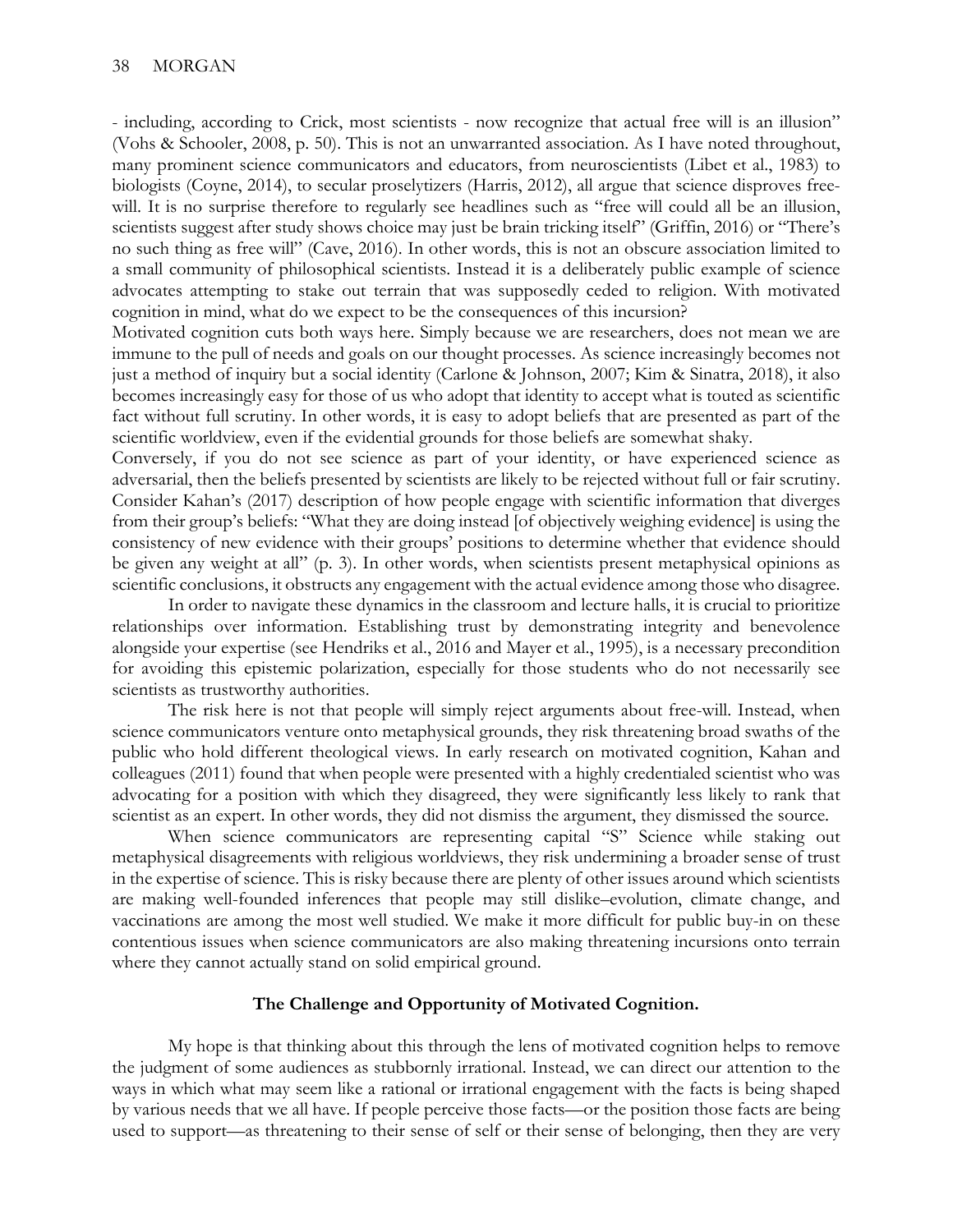rationally going to prioritize those needs over their need for accuracy. This is true for *them*, but it is also true for *us* as scientists. Try as we might, none of us are neutral assessors of data.

As science communicators and educators, our aim is often to help people. Whether that is through sharing useful information or simply trying to share a sense of wonder and curiosity, I believe that one of our core goals is for our students or audience to have a slightly richer life after our meeting. All too often, however, we run into pitfalls. The atmosphere of wonder becomes a contentious arena of debate. One of the ways in which we can be the most helpful is to prioritize the person over the information. If we can humbly recognize the way our own sense of self and belonging is wrapped up within our research, then perhaps we can also begin to see how others are navigating their own needs as they engage with that same research.

In Gould's essay proposing NOMA, he recognizes that the reality differs from crisp separation of facts and values:

…this resolution might remain all neat and clean if the nonoverlapping magisteria (NOMA) of science and religion were separated by an extensive no man's land. But, in fact, the two magisteria bump right up against each other, interdigitating in wondrously complex ways along their joint border. Many of our deepest questions call upon aspects of both for different parts of a full answer. (p. 19)

Our deepest questions lie within that metaphysical terrain between the magisteria of religion and science. To suggest that either meaning-making system has sole claim to these questions is to provoke conflict and preclude any genuinely collaborative inquiry into what it means to be human. If, however, we can recognize that our journeys in this terrain are pulled by more than our need for accuracy, then perhaps we can humbly and compassionately explore this land together.

## *This work was supported by the SS-SM Foundation.*

**Jonathan Morgan, Ph.D.,** [\(jmorgan9@uccs.edu\)](mailto:jmorgan9@uccs.edu) is a post-doctoral researcher at UCCS studying the psychological dimensions of science communication. His current research focuses the way existential motivations influence our attitudes towards science and how we engage with scientific information.

#### **References**

- Alquist, J. L., Ainsworth, S. E., Baumeister, R. F., Daly, M., & Stillman, T. F. (2015). The making of might-have-beens: Effects of free will belief on counterfactual thinking. *Personality and Social Psychology Bulletin*, *41*(2), 268–283.<https://doi.org/10.1177/0146167214563673>
- Baer, J., Kaufman, J. C., & Baumeister, R. F. (2008). *Are we free? Psychology and free will*. Oxford University Press.
- Bargh, J. A. (2005). Bypassing the will: Toward demystifying the nonconscious control of social behavior. In *The new unconscious* (pp. 37–58). Oxford University Press.
- Baumeister, R. F. (2008). Free will in scientific psychology. *Perspectives on Psychological Science*, *3*(1), 14– 19.<https://doi.org/10.1111/j.1745-6916.2008.00057.x>
- Baumeister, R. F., Masicampo, E. J., & DeWall, C. N. (2009). Prosocial benefits of feeling free: Disbelief in free will increases aggression and reduces helpfulness. *Personality and Social Psychology Bulletin*, *35*(2), 260–268.<https://doi.org/10.1177/0146167208327217>
- Baumeister, R. F., & Monroe, A. E. (2014). Recent research on free will: Conceptualizations, beliefs, and processes. In J. M. Olson & M. P. Zanna (Eds.), *Advances in Experimental Social Psychology* (Vol. 50, pp. 1–52). Academic Press.<https://doi.org/10.1016/B978-0-12-800284-1.00001-1>
- Carey, J. M., & Paulhus, D. L. (2013). Worldview implications of believing in free will and/or determinism: Politics, morality, and punitiveness. *Journal of Personality*, *81*(2), 130–141. <https://doi.org/10.1111/j.1467-6494.2012.00799.x>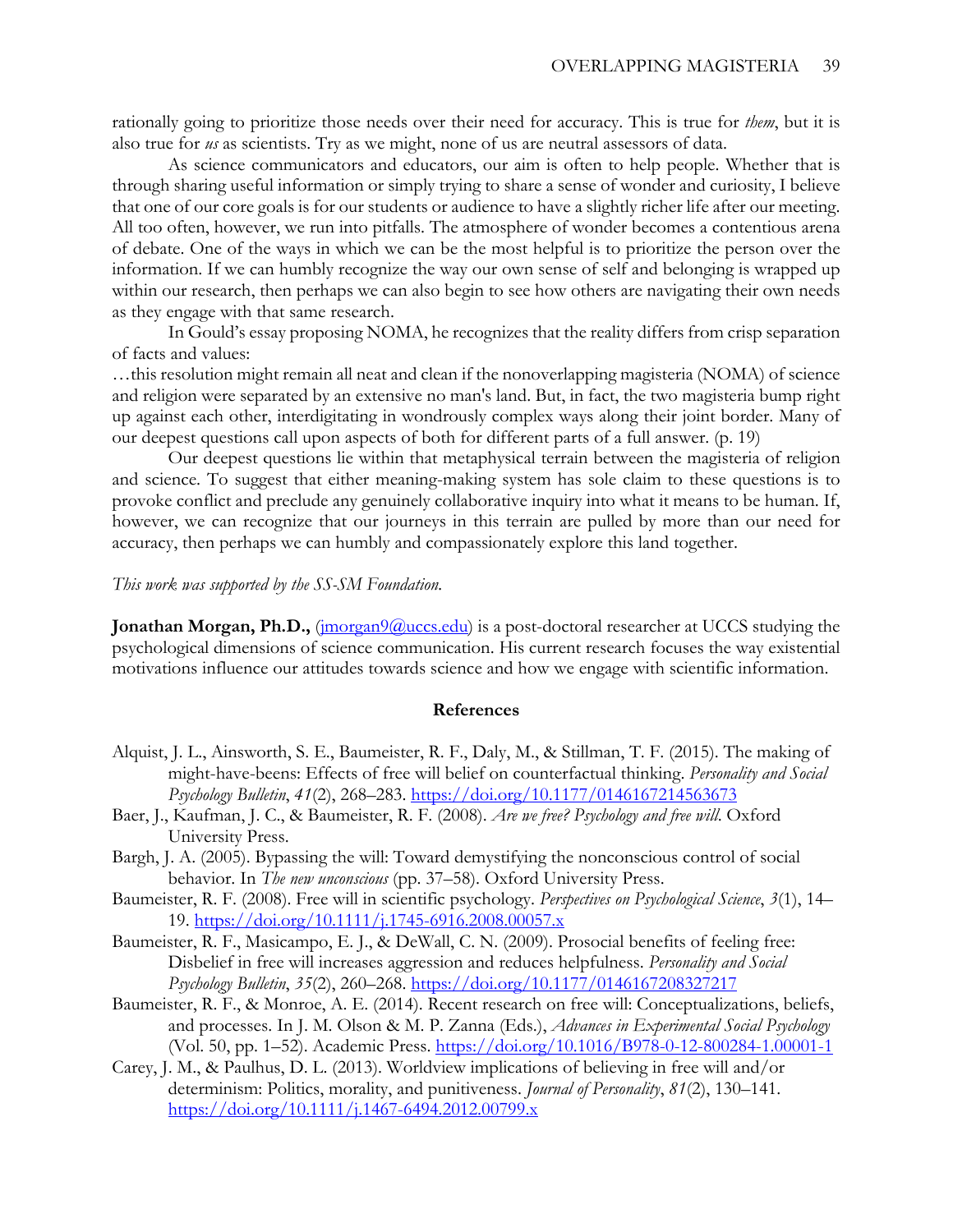- Carlone, H. B., & Johnson, A. (2007). Understanding the science experiences of successful women of color: Science identity as an analytic lens. *Journal of Research in Science Teaching*, *44*(8), 1187– 1218.<https://doi.org/10.1002/tea.20237>
- Cave, S. (2016, May 17). There's no such thing as free will. *The Atlantic*. [https://www.theatlantic.com/magazine/archive/2016/06/theres-no-such-thing-as-free](https://www.theatlantic.com/magazine/archive/2016/06/theres-no-such-thing-as-free-will/480750/)[will/480750/](https://www.theatlantic.com/magazine/archive/2016/06/theres-no-such-thing-as-free-will/480750/)
- Clark, C. J., Luguri, J. B., Ditto, P. H., Knobe, J., Shariff, A. F., & Baumeister, R. F. (2014). Free to punish: A motivated account of free will belief. *Journal of Personality and Social Psychology*, *106*(4), 501.
- Coyne, J. A. (2014). *Faith Versus fact: Why science and religion Are incompatible*. Penguin Books.
- Crescioni, A. W., Baumeister, R. F., Ainsworth, S. E., Ent, M., & Lambert, N. M. (2016). Subjective correlates and consequences of belief in free will. *Philosophical Psychology*, *29*(1), 41–63. <https://doi.org/10.1080/09515089.2014.996285>
- Crick, F. (1994). *The astonishing hypothesis: The scientific search for the soul*. Scribner.
- Dawkins, R. (1998, April 1). When religion steps on science's turf. *Free Inquiry*, *18*(2). <https://secularhumanism.org/1998/04/when-religion-steps-on-sciences-turf/>
- Dawkins, R. (2008). *The God delusion* (Reprint edition). Mariner Books.
- Ent, M. R., & Baumeister, R. F. (2014). Embodied free will beliefs: Some effects of physical states on metaphysical opinions. *Consciousness and Cognition*, *27*, 147–154. <https://doi.org/10.1016/j.concog.2014.05.001>
- Galilei, G. (1615). *Letter to the Grand Duchess Christina of Tuscany*. <https://sourcebooks.fordham.edu/mod/galileo-tuscany.asp>
- Gould, S. J. (1997). Nonoverlapping magisteria. *Natural History*, *106*, 16–22.
- Greene, J., & Cohen, J. (2004). For the law, neuroscience changes nothing and everything. *Philosophical Transactions of the Royal Society B: Biological Sciences*, *359*(1451), 1775–1785. <https://doi.org/10.1098/rstb.2004.1546>
- Griffin, A. (2016, May 3). Free will could all be an illusion, scientists suggest after study shows choice may just be brain tricking itself. *The Independent*. [https://www.independent.co.uk/news/science/free-will-could-all-be-illusion-scientists](https://www.independent.co.uk/news/science/free-will-could-all-be-illusion-scientists-suggest-after-study-shows-choice-could-just-be-brain-tricking-itself-a7008181.html)[suggest-after-study-shows-choice-could-just-be-brain-tricking-itself-a7008181.html](https://www.independent.co.uk/news/science/free-will-could-all-be-illusion-scientists-suggest-after-study-shows-choice-could-just-be-brain-tricking-itself-a7008181.html)
- Harris, S. (2010). *The moral Landscape: How science can determine human values*. Free Press.
- Harris, S. (2012). *Free will* (1st edition). Free Press.
- Hart, J. (2014). Toward an integrative theory of psychological defense. *Perspectives on Psychological Science*, *9*(1), 19–39.<https://doi.org/10.1177/1745691613506018>
- Hendriks, F., Kienhues, D., & Bromme, R. (2016). Trust in science and the science of trust. In B. Blöbaum (Ed.), *Trust and communication in a digitized world: Models and concepts of trust research* (pp. 143–159). Springer International Publishing. [https://doi.org/10.1007/978-3-319-28059-2\\_8](https://doi.org/10.1007/978-3-319-28059-2_8)
- Jacoby, S. (2010). The myth of separate magisteria. *Big Questions Online*. [http://www.bigquestionsonline.com/columns/susan-jacoby/the-myth-of-separate](http://www.bigquestionsonline.com/columns/susan-jacoby/the-myth-of-separate-magisteria)[magisteria](http://www.bigquestionsonline.com/columns/susan-jacoby/the-myth-of-separate-magisteria)
- Kahan, D. M. (2017). *Misconceptions, misinformation, and the logic of identity-protective cognition* (SSRN Scholarly Paper ID 2973067). Social Science Research Network. <https://doi.org/10.2139/ssrn.2973067>
- Kahan, D. M., Jenkins‐Smith, H., & Braman, D. (2011). Cultural cognition of scientific consensus. *Journal of Risk Research*, *14*(2), 147–174.<https://doi.org/10.1080/13669877.2010.511246>
- Kant, I. (1999). *Critique of pure reason* (P. Guyer & A. W. Wood, Eds.). Cambridge University Press. [\(Original work published 1781\)](https://doi.org/(Original%20work%20published%201781))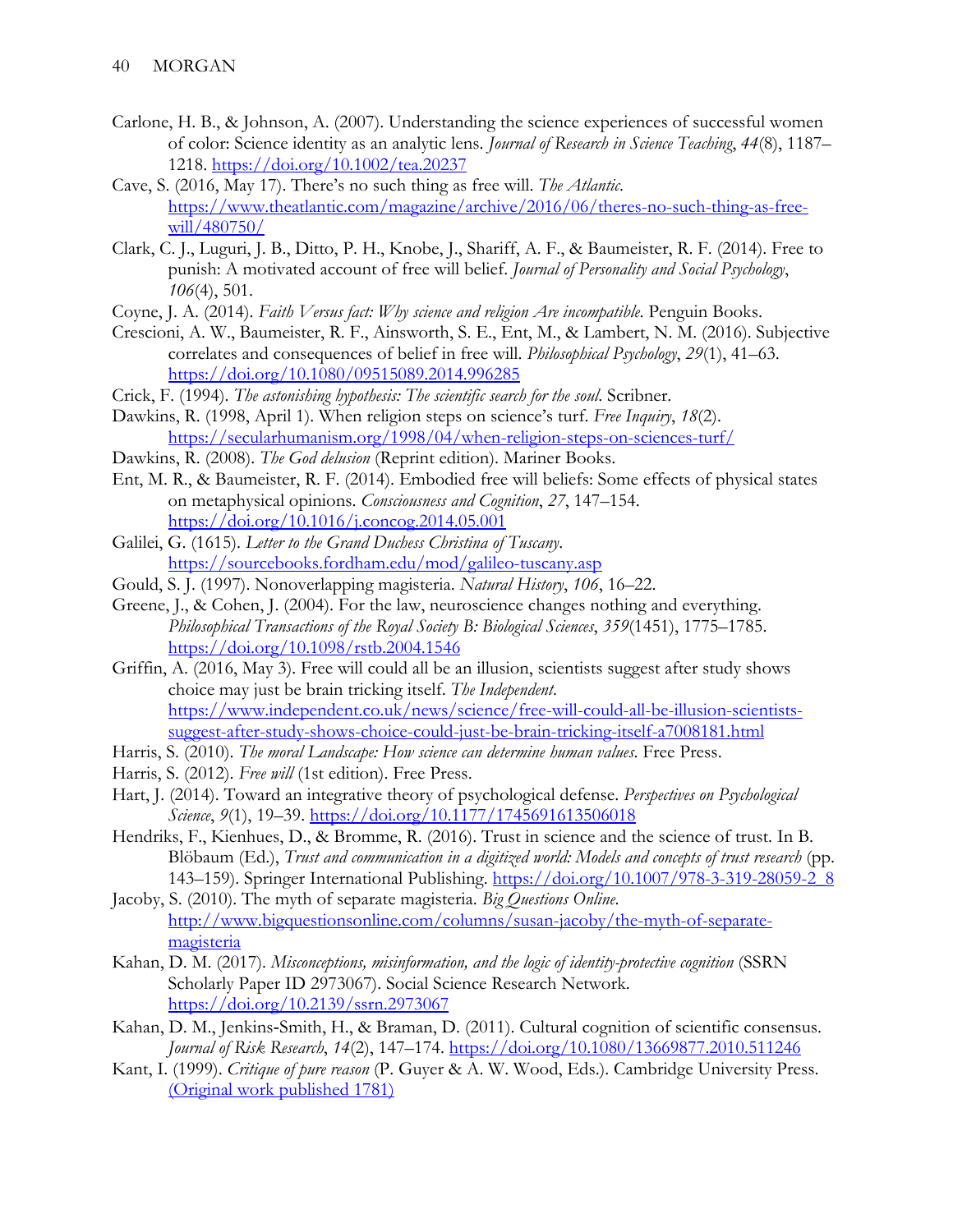- Kay, A. C., Gaucher, D., Napier, J. L., Callan, M. J., & Laurin, K. (2008). God and the government: Testing a compensatory control mechanism for the support of external systems. *Journal of Personality and Social Psychology*, *95*(1), 18–35.<https://doi.org/10.1037/0022-3514.95.1.18>
- Kim, A. Y., & Sinatra, G. M. (2018). Science identity development: An interactionist approach. *International Journal of STEM Education*, *5*(1), 51.<https://doi.org/10.1186/s40594-018-0149-9>
- Krauss, L. M. (2017). *The greatest story ever told--so far: Why are we here?* Atria Books.
- Kruglanski, A. W. (1996). Motivated social cognition: Principles of the interface. In *Social psychology: Handbook of basic principles* (pp. 493–520). The Guilford Press.
- Laird, L. D., Curtis, C. E., & Morgan, J. R. (2017). Finding spirits in spirituality: What are we measuring in spirituality and health research? *Journal of Religion and Health*, *56*(1), 1–20. <https://doi.org/10.1007/s10943-016-0316-6>
- Leshner, A. I. (1997). Addiction is a brain disease, and it matters. *Science*, *278*(5335), 45–47. <https://doi.org/10.1126/science.278.5335.45>
- Libet, B., Gleason, C. A., Wright, E. W., & Pearl, D. K. (1983). Time of conscious intention to act in relation to onset of cerebral activity (readiness-potential). The unconscious initiation of a freely voluntary act. *Brain: A Journal of Neurology*, *106 (Pt 3)*, 623–642. <https://doi.org/10.1093/brain/106.3.623>
- Luhrmann, T. M. (2012). *When god talks back: Understanding the American evangelical relationship with god*. Vintage.
- Mayer, R. C., Davis, J. H., & Schoorman, F. D. (1995). An integrative model of organizational trust. *Academy of Management Review*, *20*(3), 709–734. <https://doi.org/10.5465/amr.1995.9508080335>
- National Academies of Sciences. (2021). *Evolution resources at the national academies: Compatibility of science and religion*. National Academy of Sciences. [https://www.nationalacademies.org/evolution/science-and-religion#sl-three-columns](https://www.nationalacademies.org/evolution/science-and-religion#sl-three-columns-b1a4c46c-4011-44b4-ac76-876803643217)[b1a4c46c-4011-44b4-ac76-876803643217](https://www.nationalacademies.org/evolution/science-and-religion#sl-three-columns-b1a4c46c-4011-44b4-ac76-876803643217)
- Pyszczynski, T., & Greenberg, J. (1987). Toward an integration of cognitive and motivational perspectives on social inference: A biased hypothesis-testing model. *Advances in Experimental Social Psychology*, *20*, 297–340.
- Pyszczynski, T., Greenberg, J., Koole, S., & Solomon, S. (2010). Experimental existential psychology: Coping with the facts of life. In S. T. Fiske, D. T. Gilbert, & G. LIndzey (Eds.), *Handbook of social psychology* (pp. 724–757). John Wiley & Sons, Inc. <https://doi.org/10.1002/9780470561119.socpsy001020>
- Rigoni, D., Kühn, S., Gaudino, G., Sartori, G., & Brass, M. (2012). Reducing self-control by weakening belief in free will. *Consciousness and Cognition*, *21*(3), 1482–1490. <https://doi.org/10.1016/j.concog.2012.04.004>
- Sarkissian, H., Chatterjee, A., Brigard, F. D., Knobe, J., Nichols, S., & Sirker, S. (2010). Is belief in free will a cultural universal? *Mind & Language*, *25*(3), 346–358. <https://doi.org/10.1111/j.1468-0017.2010.01393.x>
- Sherman, D. K., & Cohen, G. L. (2006). The psychology of self-defense: Self-affirmation theory. *Advances in Experimental Social Psychology*, *38*, 183–242.
- Stenger, V. J. (2007). *God: The failed hypothesis How science shows that God does not exist*. Prometheus.
- Stillman, T. F., & Baumeister, R. F. (2010). Guilty, free, and wise: Determinism and psychopathy diminish learning from negative emotions. *Journal of Experimental Social Psychology*, *46*(6), 951– 960.<https://doi.org/10.1016/j.jesp.2010.05.012>
- Taussig, M. T. (1980). *The devil and commodity fetishish in South America*. University of North Carolina Press.